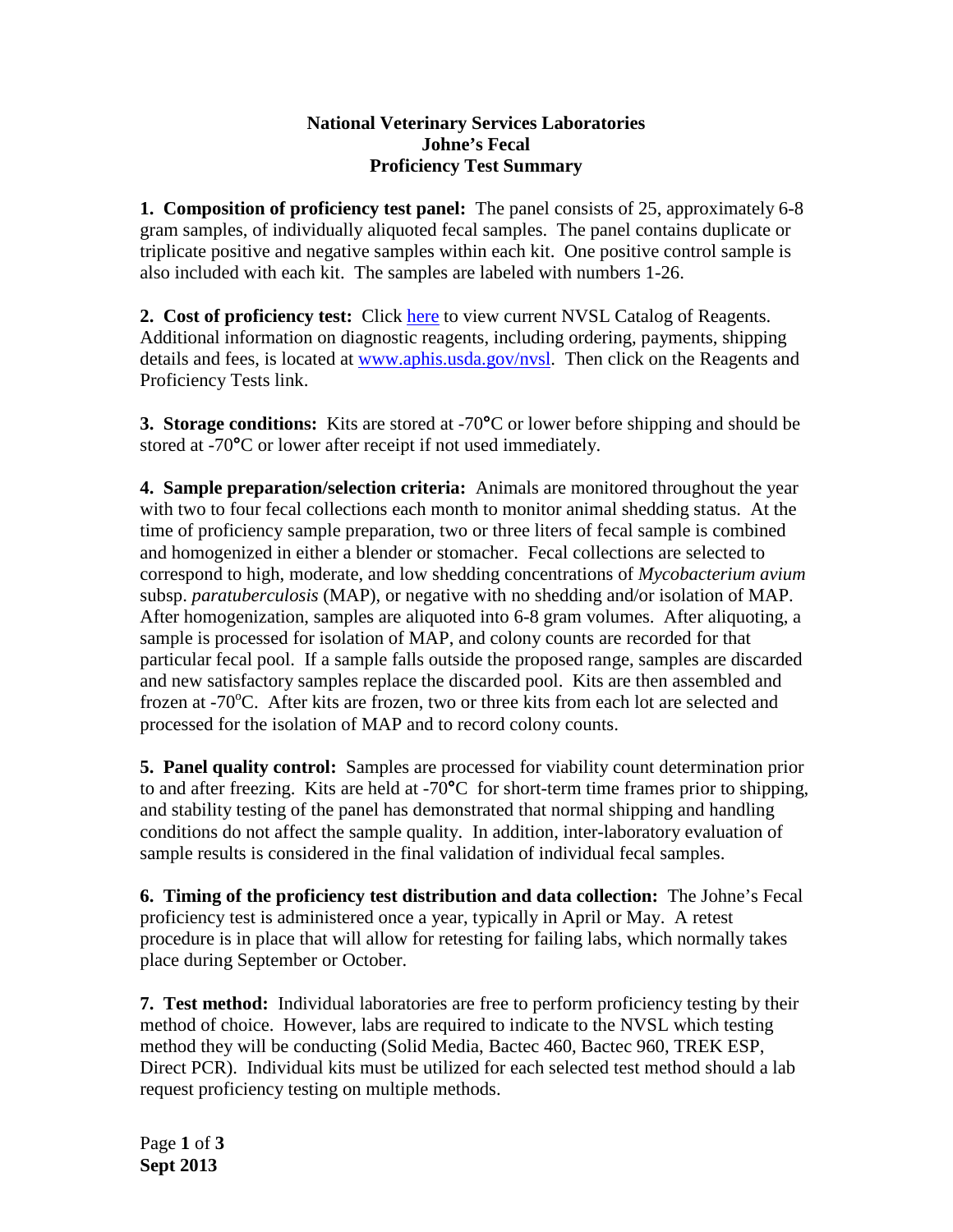**8. Submitting test results:** Participants are required to have data submitted for scoring based upon a deadline set according to their detection method. The guidelines state the following: Direct PCR – 4 week submission, Liquid Culture (Bactec 460, Bactec 960, TREK ESP) – 10 week submission, Solid Media – 18 weeks.

Results submission forms are supplied to laboratories electronically at the time kits are shipped. Results are submitted either by fax, email, or standard mail. Results are entered into a tracking spreadsheet, and submission forms are maintained in a file or binder until the testing period is completed. Labs are asked to indicate all or parts of the following based upon their methodology and usual reporting structure: Colony counts (per tube), days to positive (for liquid culture systems), acidfast staining results, confirmatory PCR results, shedding status classification, and final sample determination as to being positive or negative.

**9. Scoring of individual panel samples:** Individual samples are first scored for indication of being identified as positive or negative. For labs utilizing a liquid culture system or direct fecal PCR, the individual samples are only scored as positive or negative. For labs utilizing solid media (Herrold's Egg Yolk), samples are first evaluated as being reported as positive or negative. Individual samples are then evaluated for reported colony counts. For samples which were keyed as "high shedders" or "TNTC", the results are evaluated to check if the reporting lab has identified at least two tubes of media as having counts of TNTC or over 50 colonies on the individual tubes. A final colony count average is also calculated for each sample. Results for acidfast staining and PCR confirmation testing are also examined.

**10. Laboratory pass/fail criteria:** A passing score consists of (1) identification of 100% of the negatives correctly, (2) identification of 100% of the TNTC (too numerous to count) positives correctly and (3) identification of 70% of the remaining positives correctly to give a minimum score of 85%. For a sample to be considered valid, there must be a 70% consensus among the participating laboratories. For a sample to be considered TNTC, there must be a 50% consensus among the participating laboratories using Herrold's Egg Yolk media.

**11. Reporting laboratory test scores:** Results for each laboratory are reported only to the individual laboratory director. The director is asked to share the results with each individual participant. The Final Report on the Proficiency Panel Test is compiled and sent to laboratory directors within 60-90 days of the final submission deadline.

**12. Remedial actions required for failing laboratories:** Laboratories that do not pass on the first attempt are given the opportunity for a retest. Failure to pass on the retest means that laboratory is not allowed to participate in program herd testing/certification utilizing the failed method. If a laboratory passed utilizing an additional methodology, the laboratory would be approved for that particular method. Laboratories that fail to detect 50% of the "consensus classified fecal check test TNTC samples" are notified of their proficiency results with the intent to improve their detection techniques during the coming year (Probational Approval). If a laboratory fails to detect these consensus